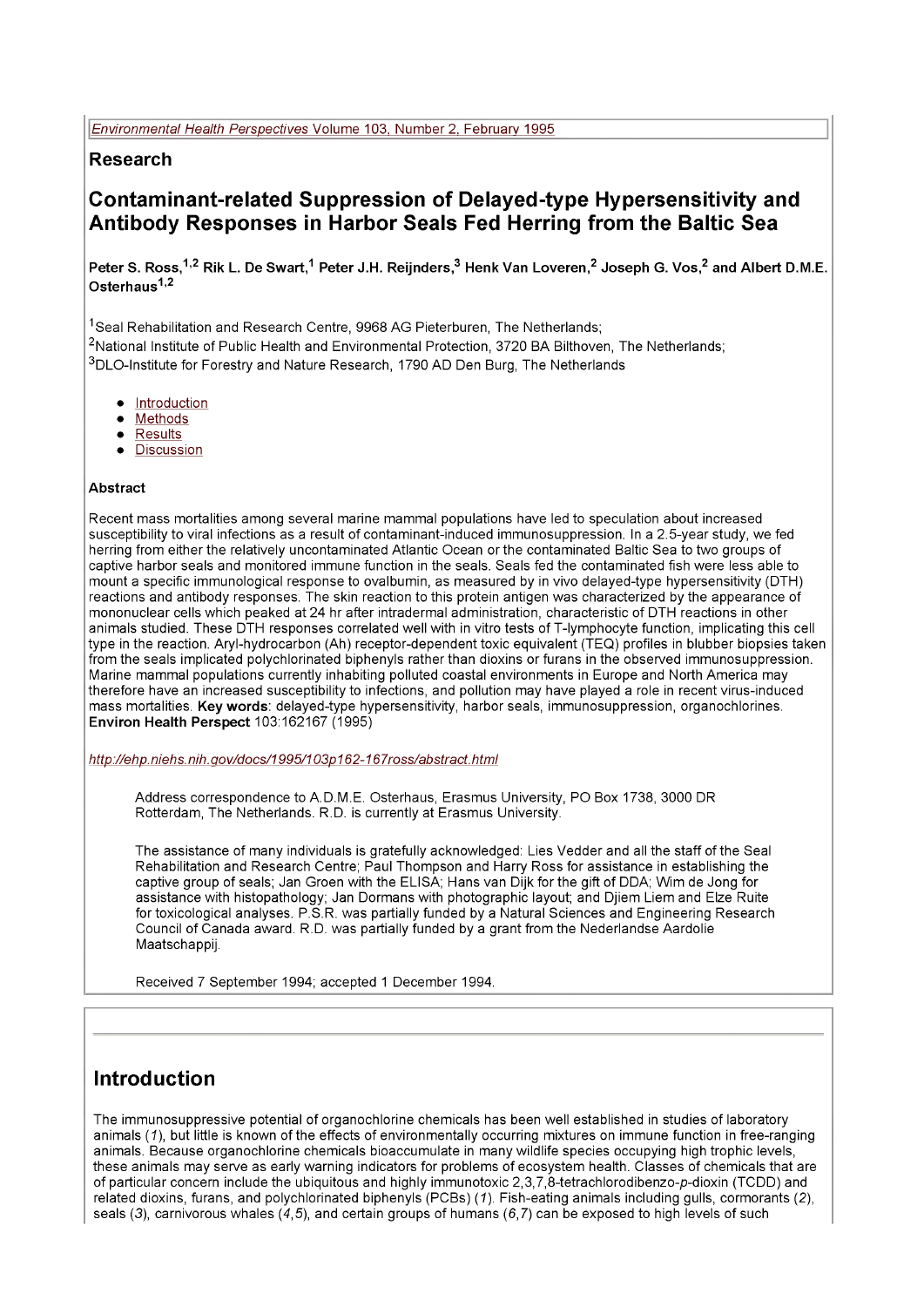contaminants and may therefore be expected to be the first to exhibit symptoms of toxicological stress. There is accumulating evidence that these organochlorines have adverse biological impacts in free-ranging animals, including skeletal malformations in gulls, terns, cormorants (2), and seals (8,9) and reproductive impairment in seals *(10,11).*

Mass mortalities among harbor (*Phoca vitulina)* and grey (*Halichoerus grypus)* seals in Europe in 1988 *(12-14),* Baikal seals *(Phoca sibirica)* in 1987-88 *(15,16),* bottlenose dolphins *(Tursiops truncatus)* in the Gulf of Mexico in 1987-88 *(17),* and striped dolphins *(Stenella coeruleoalba)* in the Meditteranean Sea in 1990-91 *(18),* led to speculation that environmental pollution was impairing the immunocompetence of these marine mammal populations and had rendered them more susceptible to viral infection. The 1988 phocine distemper virus (PDV) epizootic among European harbor seals was particularly devastating, resulting in the deaths of approximately 20,000 seals *(13,19).* Although no studies could directly link pollution to the PDV epizootic, the speed at which the infection passed through the population and the high mortality rate has fueled a continuing debate. Since the PDV epizootic, studies have provided additional clues: harbor seals surviving the epizootic had lower organo-chlorine burdens than seals that died *(20);* PDV o ra similar virus had infected Canadian harbor seals before the European disaster, with no apparent mortality *(21,22);* and harbor seals living in less contaminated areas of Britain had apparently lower mortality rates during the PDV epizootic than those from polluted areas (23). In addition, we recently demonstrated that lymphocytes isolated from harbor seals fed herring from the contaminated Baltic Sea were functionally impaired compared to those isolated from seals fed herring from the relatively unpolluted Atlantic Ocean, as measured by *in vitro* T-cell mitogen stimulation *(24)* and natural killer cell activity tests (Ross et al., submitted). Here, we extend these *in vitro* results by evaluating the *in vivo* immune response of these harbor seals, as measured by delayed-type hypersensitivity (DTH) and antibody responses to ovalbumin.

## **Methods**

#### **Captive Harbor Seals**

Two groups of 11 healthy young harbor seals *(Phoca vitulina)* were housed at the Seal Rehabilitation and Research Centre in Pieterburen, The Netherlands, as described in detail elsewhere *(24).* They had been captured as recently weaned pups from the relatively uncontaminated northeast coast of Scotland, and all seals were fed relatively uncontaminated herring from the Atlantic Ocean for an acclimation period of 1 year. The 22 seals were matched for body weight and sex and subsequently divided at random between two feeding groups. At the start of the feeding experiment in October 1991, the control group continued to receive Atlantic Ocean herring and the treatment group received herring originating from the relatively contaminated Baltic Sea. Both groups received weekly vitamin supplements to compensate for nutrient losses during storage of the fish at -20°C. Estimated daily intakes of potentially immunotoxic compounds analyzed in the herring were 3 to 10 times higher in the Baltic group of seals, as compared to the Atlantic group, and are summarized elsewhere *(24).* The average daily intakes of Ah receptordefined organochlorine contaminants in the Baltic Sea group were 288 ng toxic equivalents (TEQ) per seal, compared to 29 ng TEQ per seal in the Atlantic group *(24).* Similarities in the nutritional quality of the two diets, clinical chemistry profiles, and weight gain of the animals suggested that other than the differences in intake of environmental contaminants, the two groups of seals were comparable *(24;* De Swart et al., submitted). All animals were handled in accordance with institutional guidelines in the Netherlands, and their care was supervised by a Veterinary Consultant and the Veterinary Advisory Committee of the Seal Rehabilitation and Research Centre in Pieterburen.

#### **Skin Test**

After approximately 2 years on the respective diets (week 100), seals of both groups were tested for DTH reactivity to ovalbumin. In this prescreen, aimed at ensuring that the seals were immunologically naive to the test antigen, we prepared a sterile solution of 250 µg/ml ovalbumin (grade V; Sigma Chemicals, St. Louis, Missouri) in physiological saline solution. After cleansing of the skin with Betadine (Mundipharma, Basel, Switzerland), seals were injected with 100 pi of the ovalbumin solution (25 pg per injection) intradermally in the flipper webbing between two toes. We marked the site by placing a drop of waterproof paint 2 cm above the injection. We measured the thickness of the skin before and 48 hr after the injection using a Mitutoyo digital micrometer (Mitutoyo Corp., Tokyo).

After the prescreen, all seals were immunized intramuscularly in the gluteal region (week 105) with 100 µg ovalbumin and 800 pg dimethyldioctadecylammonium bromide (DDA; Eastman Kodak, Rochester, New York) as adjuvant in 2 ml physiological saline solution.

We began the DTH recall skin test 9 days later (week 106) using the same ovalbumin stock, concentration, and intradermal route of administration as the prescreen. In addition, a control injection of physiological saline was administered to assess the aspecific inflammation induced by the injection process alone. Sites were marked and skin thickness measured before and at 24, 48, and 72 hr after injection.

We took a skin biopsy from three seals of each group at 72 hr after injection to assess the cellular infiltrate responsible for the observed swelling. Biopsies of the swelling were taken using a 6-mm biopsy plug (Codman and Shurtleff, Randolph, Massachusetts) and scalpel after cleansing the area using Betadine and sterilizing surgical instruments in 95% isopropyl alcohol. Skin samples were immediately placed in 4% formaldehyde solution. Samples were later embedded in paraffin and 5-pm sections stained using hematoxylin and eosin and mounted on glass microscope slides for evaluation. We assessed the cellular infiltrate by identifying and qualitatively ranking cell types observed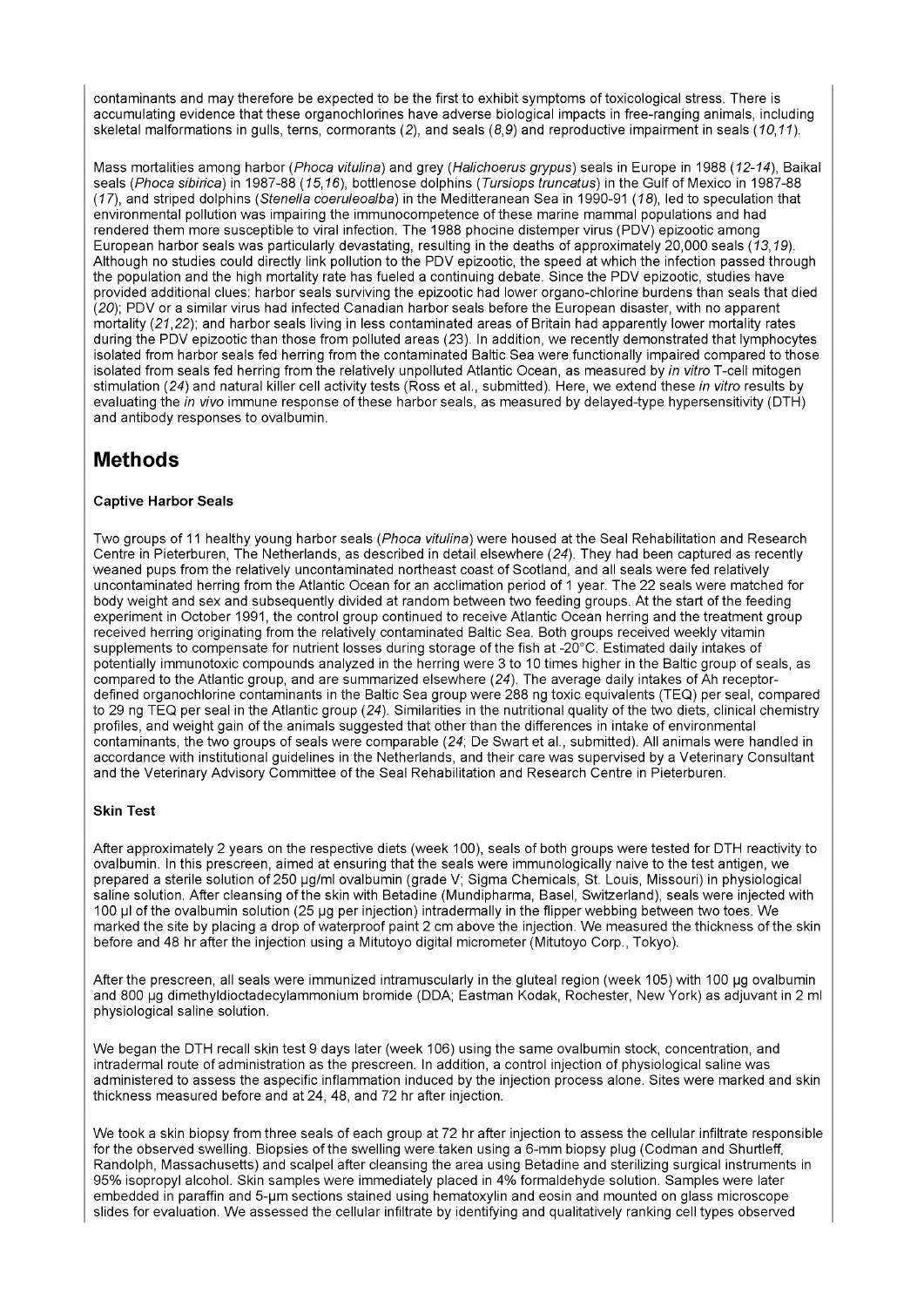using light microscopy.

#### **Toxicological Analyses of Seal Blubber**

We took blubber biopsies from the study seals for toxicological analyses at week 104 of the experiment. After cleansing the skin surface in the dorsal region approximately 10 cm lateral to the spinal column, a 1.5-cm incision was made. A 6-mm biopsy plug (Codman) was inserted into the incision, and a sample of approximately 200 mg blubber was removed and frozen in glass vials at -20°C until analysis. Congener- specific analyses of planar (IUPAC numbers 77, 126, and 169) and mono- (IUPAC numbers 118, 156, and 189) and di-ortho (IUPAC number 180) PCBs were undertaken as described elsewhere (25,26). We measured 7 dioxin (2,3,7,8-TCDD, 1,2,3,7,8-PeCDD, 1,2,3,4,7,8- HxCDD, 1,2,3,6,7,8-HxCDD, 1,2,3,7,8,9-HxCDD, 1,2,3,4,6,7,8-HpCDD, and OCDD) and 10 furan (2,3,7,8-TCDF, 1.2.3.7.8-PeCDF, 2,3,4,7,8-PeCDF, 1,2,3,4,7,8-HxCDF, 1,2,3,6,7,8-HxCDF, 1,2,3,7,8,9-HxCDF, 2,3,4,6,7,8-HxCDF, 1.2.3.4.6.7.8-HpCDF, 1,2,3,4,7,8,9-HpCDF, and OCDF) congeners as described elsewhere (27). 2,3,7,8-TCDD TEQs were calculated on the basis of toxic equivalent factors (TEFs) designated for dioxins and furans (28) and for PCBs (29). Concentrations of dioxin, furan, and planar PCB congeners measured around the detection limit suffered from variation due to an analytical source of error, which is not expected to appreciably alter total levels as presented here or after the relationship between the two groups of seals.

#### **Detection of Serum Antibodies**

Blood was sampled 5 weeks after the DTH test (week 111), and serum antibodies against ovalbumin were detected by an enzyme-linked immunosorbent assay (ELISA) as follows. ELISA plates (Costar, Cambridge, Massachusetts) were coated with 1 pg/well ovalbumin in carbonate buffer (pH 9.6). Plates were washed in water-Tween (0.05%) and blocked at 37°C using ELISA buffer (phosphate-buffered saline, PBS; 0.01 M) containing 0.3% milk powder, 5% NaCI, 0.1% Tween 20 (Merck, Munich), and 0.1% Triton X 100 (Merck). Plates were again washed, and sequential twofold dilutions of seal serum were made in ELISA buffer, starting at 1:1000. Plates were incubated at 37°C and washed. We used a conjugate preparation of protein A-horseradish peroxidase (Amersham Life Sciences, Little Chalfont, UK) at a 1:2500 dilution and developed plates using a solution 0.1% tetramethylbenzadine dimethylsulfoxide (10 mg/ml TMB in DMSO) and 0.001% H<sub>2</sub>O<sub>2</sub>. Antibody titers were expressed as the reciprocal of the dilution at 50% of the maximum optical density at 450 nm.

#### **Correlation between DTH and** *in vitro* **Test Results**

As part of the routine monitoring of immune function in the two groups of harbor seals, mitogen-induced proliferative responses of peripheral blood mononuclear cells (PBMC) were measured and reported elsewhere (24). Here, we correlate results of these *in vitro* responses with the *in vivo* DTH responses in the same animals. Briefly, PBMC were isolated from heparinized blood and stimulated with the T-cell mitogens concanavalin A (ConA; 5 pg/ml) and phytohemagglutinin-M (PHA; 20 µg/ml), the T- and B-cell mitogen pokeweed mitogen (PWM; 2.5 µg/ml), or the B-cell mitogen lipopolysaccharide from *Salmonella typhimurium* (LPS; 100 pg/ml). We measured proliferation after 4 (ConA, PHA, and PWM) or 5 (LPS) days in culture as <sup>3</sup>H-thymidine incorporation, expressed in counts per minute (cpm). For each animal, proliferative responses measured from seven blood samplings (weeks 67, 75, 80, 93, 104, 111, and 121) were averaged after subtraction of medium controls. These proliferation data were log-transformed before correlation to the 24-hr DTH values obtained at week 106 of the experiment.

### **Results**

Baltic Sea seals had higher average Ah receptor-binding contaminant burdens than North Sea seals, with 3.4 times higher TEQ levels in blubber samples (Table 1). Also apparent was the predominant contribution of the PCBs to these levels, representing 93% ± 0.6% (SE) of the total TEQ values, compared to only 7% ± 0.6% for the dioxins and furans.

| Table 1. Ah receptor-defined contaminant con-<br>centrations in blubber biopsies at week 104 from<br>seals fed herring from the relatively uncontami-<br>nated Atlantic Ocean or from the contaminated<br>${\sf B}$ altic ${\sf Sea}$ for a period of 2 vears $^{\sigma}$ |                             |                  |
|---------------------------------------------------------------------------------------------------------------------------------------------------------------------------------------------------------------------------------------------------------------------------|-----------------------------|------------------|
|                                                                                                                                                                                                                                                                           | ng TEQ/kg lipid             |                  |
|                                                                                                                                                                                                                                                                           | Atlantic seals Baltic seals |                  |
| PCB (mono and di-<br>orthol                                                                                                                                                                                                                                               | $35.5 \pm 366$              | 140.0±7.95       |
| PCB (planar)                                                                                                                                                                                                                                                              | $22.2 \pm 1.00$             | $-51.1 \pm 3.04$ |
| Dioxins and furans -                                                                                                                                                                                                                                                      | $4.1 \pm 0.19$              | $17.7 \pm 4.14$  |
| l'I EQs ítotali                                                                                                                                                                                                                                                           | 61 <i>8</i> ± 4.13          | 206.7 ± 11.60    |
| Abbreviations: PCB, polychlorinated biphenyl;<br>TEQ, toxic equivalent.<br>$\mathbb {V}$ alues represent the means of 11 seals per<br>aroup ± SE.                                                                                                                         |                             |                  |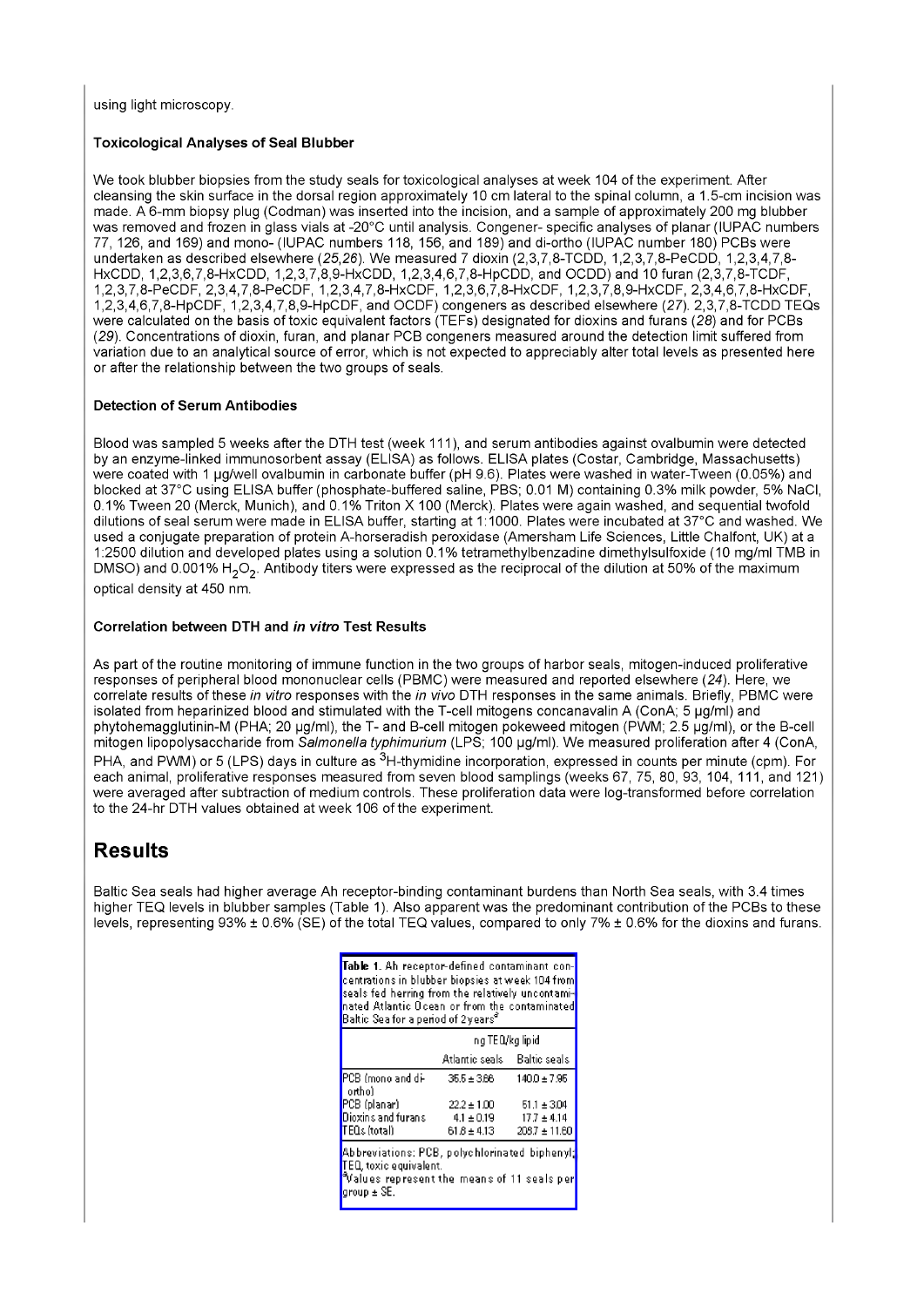In a prescreen of seals of both groups, there was no significant skin swelling 48 hr after-intradermal injection with ovalbumin (paired f-test; *p>*0.05; results not shown), indicating that the seals were immunologically naive to this antigen. After the post-immunization recall skin test, both Atlantic and Baltic seals responded significantly to the antigen (univariate repeated-measures F-test;  $p<0.01$ ; Fig. 1), with a localized and palpable swelling. After intradermal injection, the seals fed the Baltic Sea herring had significantly lower responses than those fed the Atlantic herring (repeated-measures analysis of variance with grouping factors;  $p<0.01$ ), as the former had a mean swelling of 47% of that observed in the Atlantic group at the peak response time of 24 hr. In addition, an inverse relationship was found between DTH swelling and Ah receptor-binding contaminant levels (total TEQ) in blubber samples of the same seals  $(r = -0.64, p < 0.01)$ .



**Figure 1.** Nine days after immunization with ovalbumin and the adjuvant DDA, harbor seals of both Atlantic (blue triangles) and Baltic (yellow triangles) groups exhibited a delayed-type hypersensitivity (DTH) response to an intradermal skin challenge using ovalbumin. Seals fed the relatively contaminated Baltic Sea herring for a 2-year period had a significantly lower response to the antigen (repeated-measures ANOVA with grouping factors;  $p<0.01$ ). The peak swelling occurred 24 hr after injection. A control injection of 100 µl saline resulted in only a very small swelling for both Atlantic (blue circles) and Baltic (yellow circles) seals. Data points represent the means of 11 seals ± SE. Significant differences between the two groups at each measured time point were analyzed by an independent *t*test (\* $p$ <0.05; \*\* $p$ <0.01).

In microscope preparations of skin biopsies taken from the ovalbumin reaction sites of 6 of the 22 seals 72 hr after injection, cellular infiltrates in the dermis were characterized as typical DTH reactions by the presence of perivascular mononuclear cells (likely lymphocytes) and a limited presence of polymorphonuclear cells (Fig. 2).



**Figure 2.** Biopsies of seal skin from (A) a control sample (40X, H&E), (B) a positive skin test 72 hr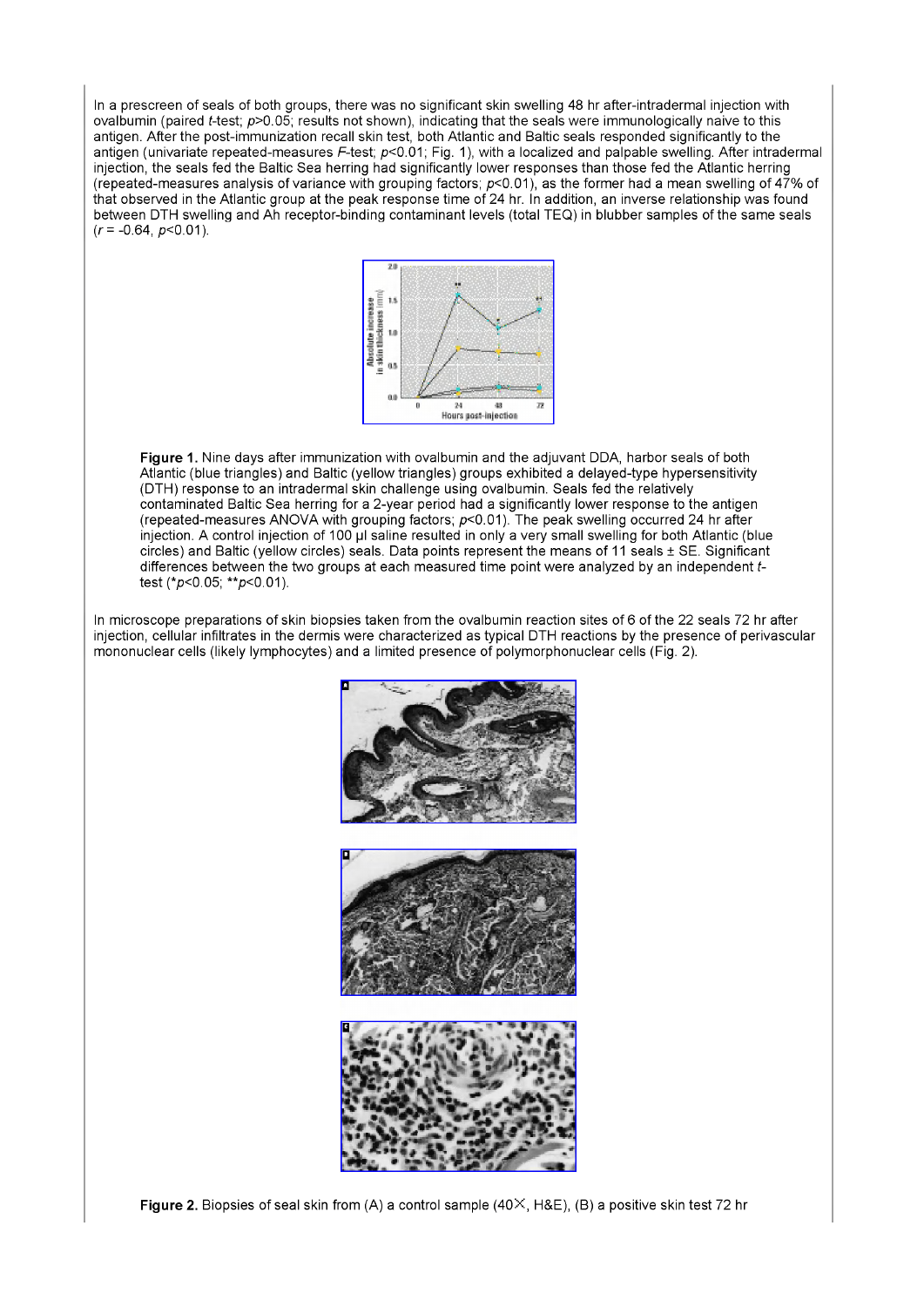after intradermal injection with the recall antigen ovalbumin ( $40\times$ , H&E), and (C) an enlargement of an indicated section (see outlined square) of the same cut (200X, H&E). The enlarged section reveals a perivascular infiltrate characterized by mononuclear cells, with the presence of some polymorphonuclear granulocytes. Biopsies of three seals from each group were examined.

Before immunization and the recall skin test, seals of both groups had no detectable antibodies against ovalbumin, confirming the immunological naïveté to this antigen. In a blood sampling 4 weeks after the immunization, seals of both groups had mounted antibody responses to ovalbumin, with titers about 37% lower in the Baltic group than the Atlantic group (independent *t*-test;  $p < 0.01$ ; Fig. 3).



**Figure** 3. Serum antibody titers mounted against ovalbumin 4 weeks after immunization were significantly lower (independent *t*-test;  $p<0.01$ ) in the Baltic Sea seals (circles) as compared to the Atlantic group (triangles). Seals of both groups had no detectable antibodies to ovalbumin before immunization.

In correlation analyses between *in vitro* tests of immune function and the DTH response, the DTH response correlated best with lymphocyte stimulation by ConA *(r=* 0.62, p<0.01) and PHA *(r =* 0.57; p<.01), and less with PWM *(r =* 0.35;  $p$  > 0.05) and LPS ( $r = 0.29$ ;  $p$  > 0.05) (Fig. 4).



**Figure 4.** Correlations between *in vitro* tests of immune function conducted previously and delayedtype hypersensitivity (DTH) responses. Good correlations existed between DTH and lymphocyte stimulation by the mitogens concanavalin A (ConA; *r=* 0.62, p<0.01) and phytohemagglutinin (PHA; *r =* 0.57, p<0.01), but not pokeweed mitogen (PWM; *r =* 0.35, not significant) and lipopolysaccharide (LPS; *r* = 0.29, not significant), implicating T-lymphocytes in the DTH response. Mean counts per minute were calculated for *in vitro* lymphocyte stimulation tests from five samplings before and two after the DTH test and then log-transformed before plotting against skin thickness at the peak 24-hr swelling after intradermal ovalbumin injection (triangles) Atlantic seals; (circles) Baltic seals.

# **Discussion**

Exposure to contaminants occuring at levels found in the Baltic Sea herring impaired the ability of captive harbor seals to mount a specific immune response to the T-lymphocyte-dependent antigen ovalbumin with DDA as adjuvant. This was evidenced by impaired DTH and serum antibody responses. DDA was selected as an adjuvant because it is particularly effective in stimulating the induction of DTH responses (30). The skin reaction to ovalbumin was characterized by a mononuclear infiltrate in the dermis, as observed in classical DTH responses in other species studied *(31).* In addition, the correlation between the mean DTH response and the *in vitro* lymphocyte stimulation tests with the mitogens ConA and PHA, and not PWM and LPS, support the notion that T-lymphocytes are involved in the mechanism of DTH swelling in our study seals. ConA and PHA specifically stimulate T-lymphocytes *in vitro,* whereas PWM stimulates T- and B-lymphocytes, and LPS stimulates B-lymphocytes in many species *(32),* including the harbor seal (33). These results not only strengthen our previous evidence of a contaminant-induced suppression of Tlymphocyte function in the harbor seals *(24),* but also lend support to the use of *ex-vivo/in vitro* tests of immune function.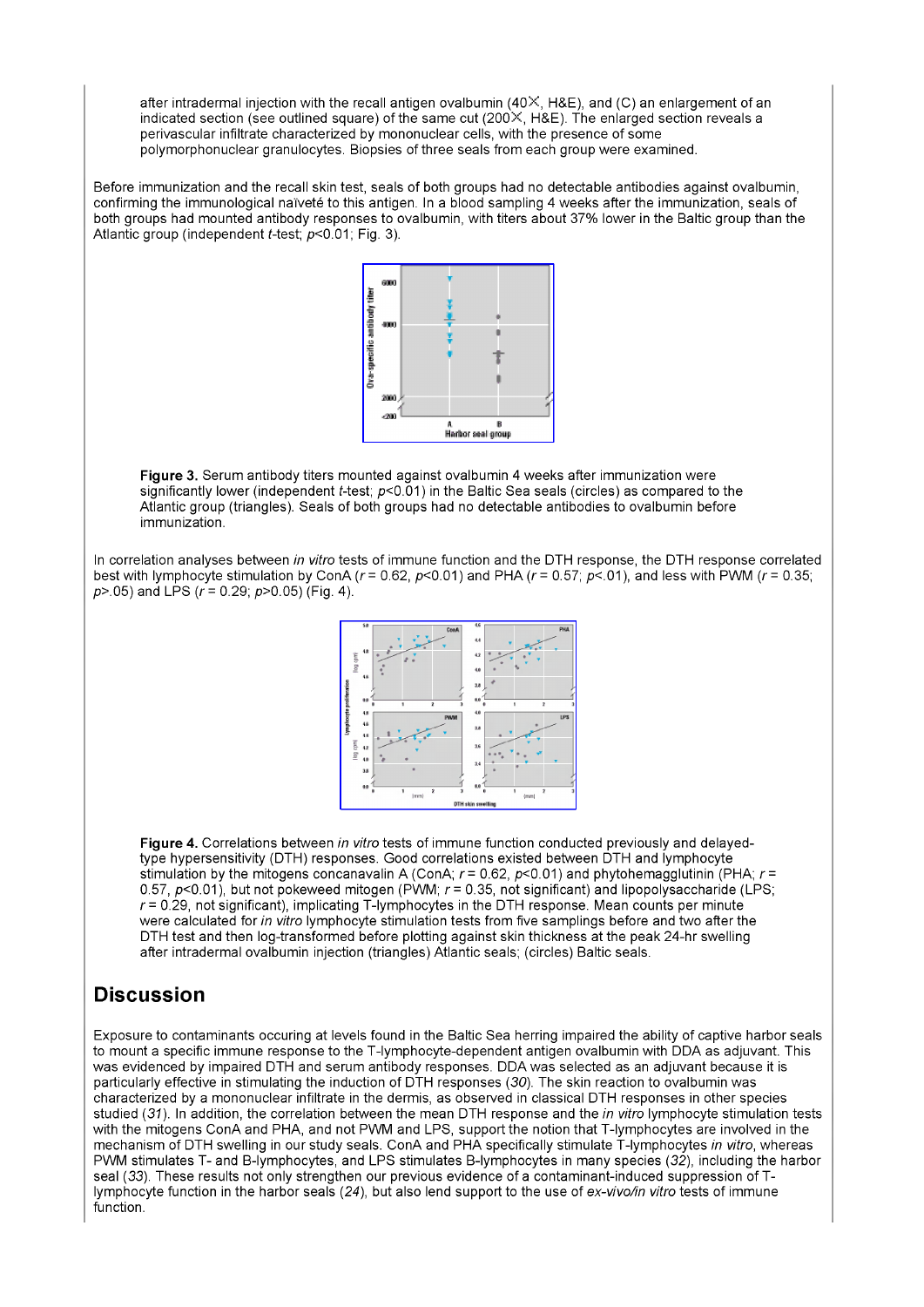The DTH skin test represents the only practical *in vivo* test for cellular immunity. Moreover, it reflects a system-wide immune response, ranging from antigen processing and presentation after immunization, to the T-helper cell response which coordinates a secondary response in the skin reaction. It is difficult to extrapolate from the immunological responses using ovalbumin as an antigen to a seal's ability to mount a specific immune response against a pathogen in the natural environment, though the DTH response does provide an overview of an animal's ability to mount a response to a foreign protein in a manner similar to which it would defend itself against infection by a viral agent.

Impairment of DTH reactions after exposure to TCDD has been observed in guinea pigs receiving eight weekly doses of 0.04 µg/kg (34); C57BL/6 mice receiving four weekly doses of 4 µg/kg (35) or a one-time dose of 50 µg/kg (36); and Fischer-344 rats exposed pre- and postnatally with four doses of 5 µg/kg or postnatally alone via nursing with three doses of 5 pg/kg (37). Guinea pigs exposed to 50 ppm of a dietary PCB mixture (Clophen A60) had suppressed DTH responses to purified protein derivative and antibody responses to tetanus toxoid (38). Vos and Moore (39) noted that rats must be exposed to TCDD during ontogenesis of the immune system for immunosuppression to take place, whereas the adult immune system is less sensitive to suppression of thymus-dependent immunity. Although the results of several studies of human exposure to organochlorines have been difficult to interpret, the accidental exposure of people in Taiwan to rice oil contaminated with PCBs (most likely contaminated with dioxins and furans) led to significant impairment of DTH responses (40). Impairment of B-cell responses has been observed in adult animals, with lower antibody responses to various antigens reported following exposure to PCBs (*1)* and dioxins (34). Because few studies have examined the effects of environmentally occurring mixtures of anthropogenic contaminants on immune function in mammals, it is difficult to relate results of other studies to those reported here.

Although our results suggest an impairment in the function of the T-cell-mediated immune response of the Baltic seals, we cannot conclude that the T-lymphocyte or its precursor are the targets of immunotoxic action by the contaminants. Possible effects of the contaminants at the antigen presentation level or a multidirected action (e.g., at both T- and B-lymphocytes) are conceivable. However, the concurrent and similar results in the DTH and the antibody responses in the Baltic Sea group as compared to the Atlantic group point to a common site of action. This is consistent with the findings of Lundberg et al. (36), among others, who observed reduced DTH responses, antibody responses, and specific lymphocyte stimulation to ovalbumin in mice and normal function of antigen presentation cells. In addition, the thymus is a sensitive target for TCDD-induced immunosuppression, leading to impaired Tlymphocyte responses ( *1).*

Many different classes of potentially immunosuppressive contaminants bioaccumulate in the Baltic Sea ecosystem, making it impossible to identify any one contaminant as responsible for the impaired immune responses in our study. Evidence for the mediation of immunotoxicity via the Ah receptor in animals and the high affinity of TCDD and its dioxin and PCB analogs for this cytosolic receptor *(41)* suggest a cumulative effect of the many contaminants found in the Baltic Sea herring. The observed impairment of DTH and antibody responses suggests that the mixture of contaminants in the Baltic Sea herring has immunosuppressive properties. Assuming that the observed effects are mediated by Ah receptor-binding contaminants, the blubber profile of TEQ values suggests that the PCBs are largely responsible for these effects, as opposed to the dioxins and furans. However, we cannot rule out an immunotoxic contribution from non-Ah receptor binding classes of chemicals.

Our findings with captive seals have direct relevance because three seal species (ringed, harbor, and grey) currently inhabit the Baltic Sea. Furthermore, the Baltic Sea herring which led to the impairment of immune function in our study seals was destined for human consumption, raising concerns about the potential for adverse immunological effects in certain human consumer groups. Current levels of contaminants in the marine food chain along the industrialized coastlines of North America and Europe may be affecting the immunocompetence of marine mammals and may predispose populations in these areas to an increased incidence and severity of disease. We speculate that anthropogenic contaminants, in particular PCBs, played a role in the 1988 PDV epizootic in Europe and other recent mass mortalities of marine mammals caused by virus infections.

Efforts to detect possible immunosuppression in free-ranging populations of marine mammals is fraught with difficulties due to the complexity of the mammalian immune system and the difficulty in obtaining reliable samples. However, field studies have demonstrated that it is possible to obtain useful immunological information from freeranging seals (42,43), and correlative approaches similar to those used in wildlife toxicology (44) may provide the best direction for research in the future.

#### **References**

1. Vos JG, Luster Ml. Immune alterations. In: Halogenated biphenyls, terphenyls, dibenzodioxins and related products (Kimbrough RD, Jensen MA, eds). Amsterdam:Elsevier Science Publishers, 1989;295-322 .

2. Fox GA, Collins B, Hayakawa E, Weseloh DV, Ludwig JP, KubiakTJ, Erdman, TC. Reproductive outcomes in colonial fish-eating birds: a biomarker for developmental toxicants in Great Lakes food chains: spatial variation in the occurrence and prevalence of bill defects in young double-crested cormorants in the Great Lakes, 1979-1987. J Great Lakes Res 17:158-167 (1991).

3. Addison RF. Organochlorines and marine mammal reproduction. Can J Fish Aquat Sei 46:360-368 (1989).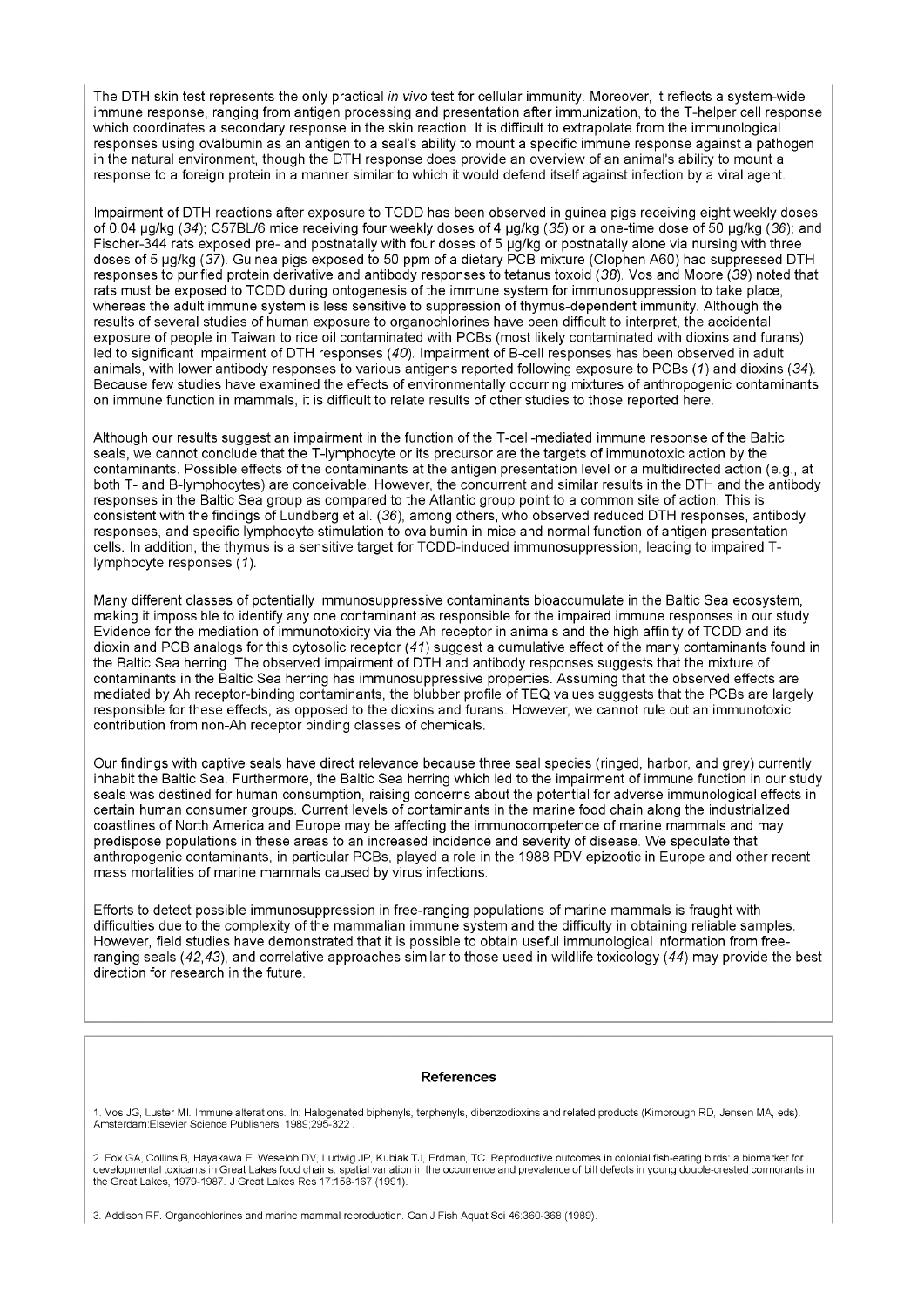4. Martineau D, Béland P, Desjardins C, Lagacé, A. Levels of organochlorine chemicals in tissues of beluga whales (*Delphinapterus leucas*) from the St.<br>Lawrence estuary. Arch Environ Contam Toxicol 16:137-147 (1987).

5. Muir DCG, Wagemann R, Grift NP, Norstrom RJ, Simon M, Lien J. Organochlorine chemical and heavy metal contaminants in white-beaked dolphins *(Lagenorhynchus albirostris)* and pilot whales (*Globicephala melaena)* from the coast of Newfoundland, Canada. Arch Environ Contam Toxicol 17:613-629 (1989).

6. Humphrey HEB. The human population-an ultimate receptor for aquatic contaminants. Hydrobiologia 149:75-80 (1987).

7. Svensson B-G, Nilsson A, Hansson M, Rappe C, Âkesson B, Skerfving S. Exposure to dioxins and dibenzofurans through the consumption offish. N Engl J Med 324:8-12 (1991).

8. Bergman A, Olsson M, Reiland S. Skull-bone lesions in the grey seal (Halichoerus grypus). Ambio 21:517-519 (1992).

9. Mortensen P, Bergman A, Bignert A, Hansen H-J, Härkönen T, Olsson M. Prevalence of skull lesions in harbor seals (*Phoca vitulina)* in Swedish and Danish museum collections: 1835-1988. Ambio 21:520-524 (1992).

10. Reijnders PJH. Reproductive failure in common seals feeding on fish from polluted coastal waters. Nature 324:456-457 (1986).

11. Helle E, Olsson M, Jensen S. PCB levels correlated with pathological changes in seal uteri. Ambio 5:261-263 (1976).

12. Osterhaus ADME, Groen J, De Vries P, UytdeHaag FGCM, Klingeborn B, Zarnke R. Canine distemper virus in seals. Nature 335:403-404 (1988).

13. Dietz R, Heide-Jorgensen M-P, Härkönen T. Mass deaths of harbor seals (*Phoca vitulina)* in Europe. Ambio 18:258-264 (1989).

14. Visser IKG, Teppema JS, Osterhaus ADME. Virus infections of seals and other pinnipeds. Rev Med Microbiol 2:1-9 (1991).

15. Grachev MA, Kumarev VP, Mamev LV, Zorin VL, Baranova LV, Denikina NN, Belikov SI, Petrov EA, Kolesnik VS, Kolesnik RS, Dorofeev VM, Beim AM,<br>Kudelin VN, Nagieva FG, Sidorov VN. Distemper virus in Baikal seals. Nature 3

16. Osterhaus ADME, Groen J, Uytdehaag FGCM, Visser IKG, van de Bildt MWG, Bergman A, Klingeborn B. Distemper virus in Baikal seals. Nature 338:209-210 (1989).

17. Kuehl DW, Haebler R, Potter C. Chemical residues in dolphins from the U.S. Atlantic coast including Atlantic bottlenose obtained during the 1987-88 mass mortality. Chemosphere 22:1071-1084 (1991).

18. Van Bressem MF, Visser IKG, van de Bildt MWG, Teppema JS, Raga JA, Osterhaus ADME. Morbillivirus infection in Meditteranean striped dolphins *(Stenella coeruleoalba).* Vet Rec 129:471-472 (1991).

19. Osterhaus ADME, Groen J, Spijkers HEM, Broeders HWJ, UytdeHaag FGCM, de Vries P, Teppema JS, Visser IKG, van de Bildt MWG, Vedder EJ. Mass<br>mortality in seals caused by a newly discovered morbillivirus. Vet Microbiol 23

20. Hall AJ, Law RJ, Wells DE, Harwood J, Ross HM, Kennedy S, Allchin CR, Campbell LA, Pomeroy PP. Organochlorine levels in common seals which were victims and survivors of the 1988 phocine distemper epizootic. Sei Total Environ 115:145-162 (1992).

21. Henderson G, Trudgett A, Lyons C, Ronald K. Demonstration of antibodies in archival sera from Canadian seals reactive with a European isolate of phocine distemper virus. Sei Total Environ 115:93-98 (1992).

22. Ross PS, Visser IKG, Broeders HWJ, van de Bildt MWG, Bowen WD, Osterhaus ADME. Antibodies to phocine distemper virus in Canadian seals. Vet Rec 130:514-516 (1992).

23. Simmonds MP, Johnston PA, French MC. Organochlorine and mercury contamination in United Kingdom seals. Vet Rec 132:291-295 (1993).

24. De Swart RL, Ross PS, Vedder LJ, Timmerman HH, Heisterkamp S, van Loveren H, Vos JG, Reijnders PJH, Osterhaus ADME. Impairment of immune function in harbour seals *(Phoca vitulina)* feeding on fish from polluted waters. Ambio 23:155-159 (1994).

25. Boon JP, Reijnders PJH, Dols J, Wensvoort P, Hillebrand MTJ. The kinetics of individual polychlorinated biphenyl congeners in female harbour seals *(Phoca vitulina),* with evidence for structure-related metabolism. Aquat Toxicol 10:307-324 (1987).

26. Van der Velde EG, Marsman JA, De Jong APJM, Hoogerbrugge R, Liem AKD. Analysis and occurrence of toxic planar PCBs, PCDDs and PCDFs in milk by use of carbosphere activated carbon. Chemosphere 28:693-702 (1994).

27. Liem AKD, De Jong APJM, Marsman JA, Den Boer AC, Groenemeijer GS, Den Hartog RS, De Korte GAL, Hoogerbrugge R, Kootstr PR, Van't Klooster<br>HA. A rapid clean-up procedure for the analysis of polychlorinated dibenzo-*p-*d

28. Van Zorge JA, Van Wijnen JH, Theelen RMC, Olie K, Van de Berg M. Assessment of the toxicity of mixtures of halogenated dibenzo-p-dioxins and dibenzofurans by use of toxic equivalency factors (TEFs). Chemosphere 19:1881-1895 (1989).

29. Ahi borg UG, Becking GC, Birnbaum LS, Brouwer A, Derks HJGM, Feeley M, Golor G, Hanberg A, Larsen JC, Liem AKD, Safe SH, Schlatter C, Waern F, Younes M, Yrjänheikki E. Toxic equivalency factors for dioxin-like PCBs. Chemosphere 28:1049-1067 (1994).

30. Hilgers LAT, Snippe H. DDA asan immunological adjuvant. Res Immunol 143:494-503 (1992).